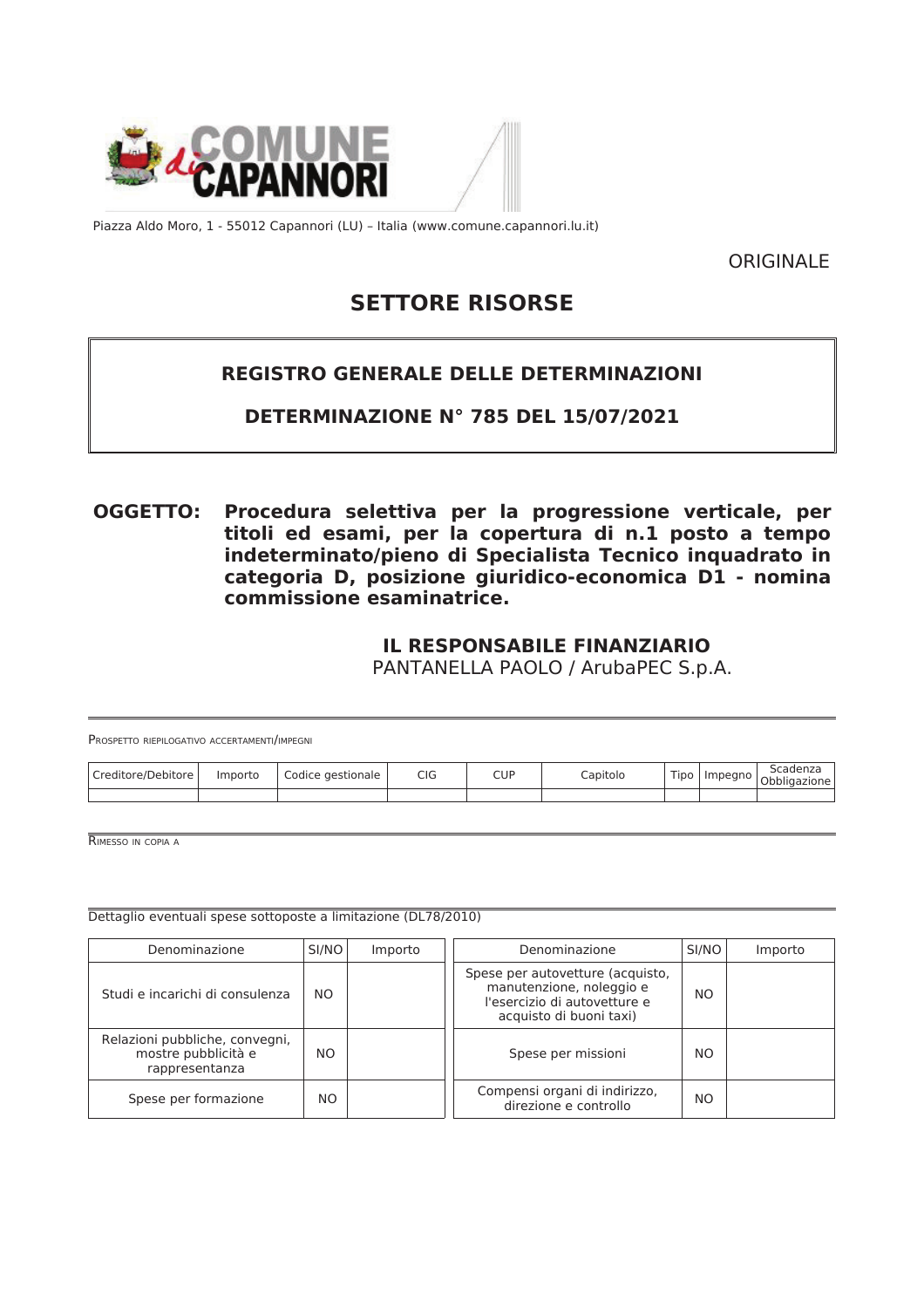

SETTORE RISORSE

Tel. 0583/4281 Fax 0583/428399

Piazza Aldo Moro, 1 - 55012 Capannori (LU) - Italia (www.comune.capannori.lu.it)

**ORIGINALE** 

## Determinazione nº 785 del 15/07/2021

**OGGETTO:** Procedura selettiva per la progressione verticale, per titoli ed copertura di per la  $n.1$ posto esami.  $\mathbf{a}$ tempo indeterminato/pieno di Specialista Tecnico inquadrato in categoria D, posizione giuridico-economica D1 - nomina commissione esaminatrice.

### **SETTORE RISORSE**

#### **IL RESPONSABILE FINANZIARIO**

Richiamato il vigente Regolamento sull'Ordinamento Generale degli Uffici e dei Servizi dell'Ente:

Richiamato in particolare l'art. 54 "Commissioni Esaminatrici" del sopracitato Regolamento in base al quale le Commissioni Esaminatrici e Giudicatrici delle procedure selettive sono nominate con determinazione del Dirigente al Personale:

Richiamata la determinazione n.714 del 29/06/2021 ad oggetto: "Approvazione avviso relativo a procedura selettiva per la progressione verticale, per titoli ed esami, per la copertura di n.1 posto a tempo indeterminato/pieno di Specialista Tecnico inquadrato in categoria D, posizione giuridico-economica D1";

Visto il 2° comma dell'art. 9 del D.P.R.487/94 e successive modifiche ed integrazioni che disciplina la composizione delle Commissioni Esaminatrici;

**Ritenuto** di individuare i componenti della Commissione Esaminatrice della procedura selettiva per la progressione verticale, per titoli ed esami, per la copertura di n.1 posto a tempo indeterminato/pieno di Specialista Tecnico inguadrato in categoria D, posizione giuridico-economica D1", come sottospecificato:

| Presidente                                     | Tellini Nico                                   | Dirigente Settore Gestione del Territorio e<br>Settore Assetto del Territorio                              |
|------------------------------------------------|------------------------------------------------|------------------------------------------------------------------------------------------------------------|
| Membro esperto<br>Membro esperto<br>Segretario | Nucci Michele<br>Russo Serena<br>Taddei Rosita | <b>Funzionario Tecnico</b><br>Specialista Amministrativo Contabile<br>Specialista Amministrativo Contabile |
|                                                |                                                |                                                                                                            |

Visto l'art. 35 bis del D.Lgs. 165 30 marzo 2001 "Prevenzione del fenomeno della corruzione nella formazione di commissioni e nelle assegnazioni agli uffici";

Ritenuto che l'istruttoria preordinata all'emanazione del presente atto consente di attestare la regolarità e la correttezza di quest'ultimo ai sensi e per gli effetti di quanto dispone l'articolo 147 bis del D.Lgs. 267/2000;